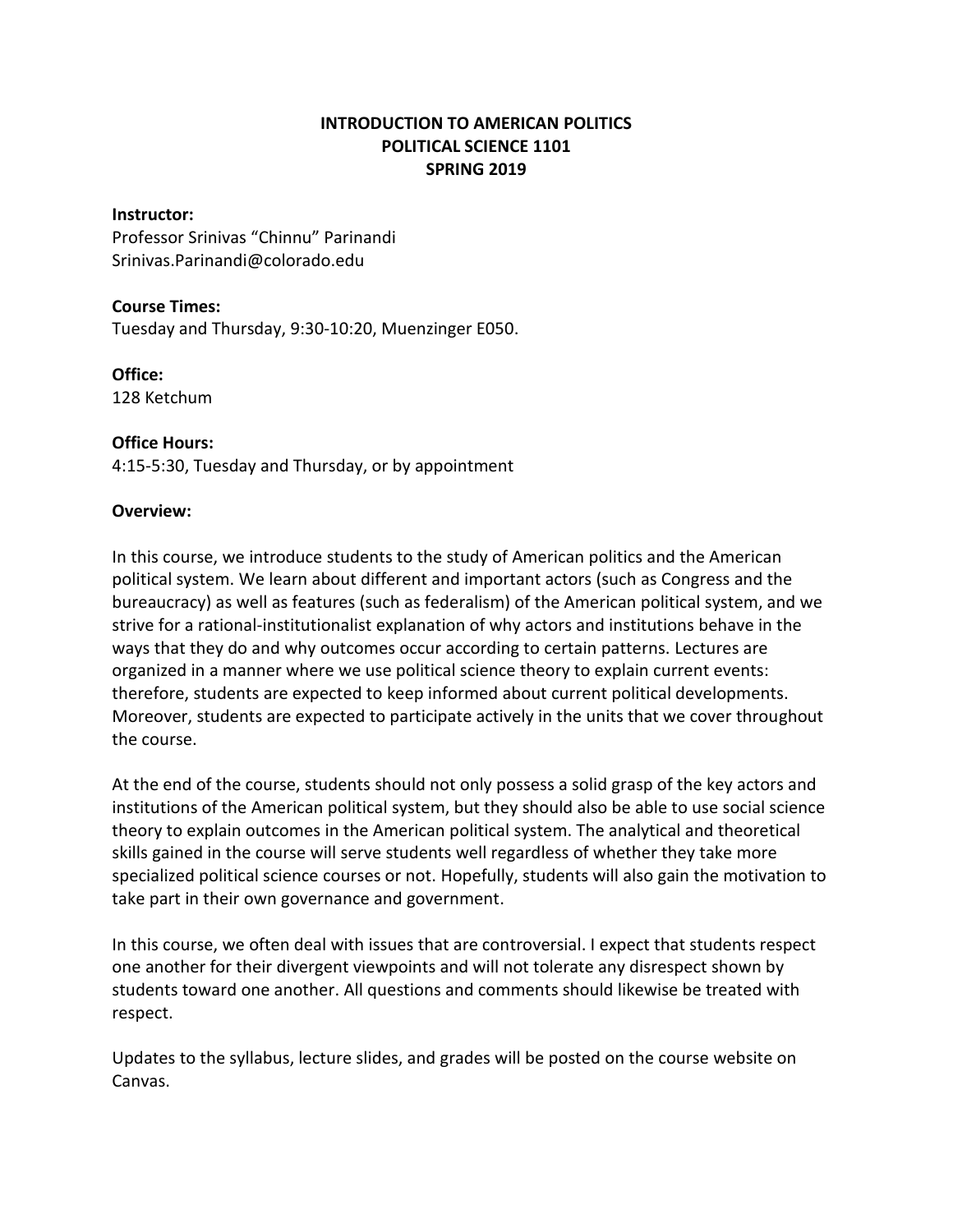# **Readings:**

There is one book available for purchase at the CU Bookstore. I have no preference with respect to whether you use the print copy or the electronic copy.

Kernell, Samuel, Gary C. Jacobson, Thad Kousser, and Lynn Vavreck. 2018*. Logic of American Politics* with Interactive E-Book and CQ Researcher Access Cards. CQ Press. **Available at CU Bookstore**.

## **Course Requirements:**

- **Readings:** it is imperative that you do the readings, digest them, and understand them. The concepts in the readings are quite complex and a good way to read is to aim for comprehension and then write down the major points of the reading and then try to explain those points to a friend or colleague. We (teaching assistants and myself) are happy to answer any questions you have about the readings, and I encourage you to email your teaching assistant or myself or visit our office hours to address any issues with respect to the readings.
- **Lecture/Recitation:** the course contains both lecture and recitation, and **attendance at both is required**. In lecture, I present main themes and some analysis while in recitation, your teaching assistant will go more in-depth about topics presented in lecture and in the textbook. Attending lecture and recitation is not a substitute for reading the material, and your recitation section will have a separate syllabus. In lecture, we use sign-in sheets to gauge student participation. However, also please bring a clicker because I like to ask the class questions during lecture (the questions asked during lecture are NOT graded or part of your evaluation).
- **Classroom Expectations:** Cell phones distract from the learning environment of the classroom. Therefore, I ask that all cell phones are turned on silent.

### **Grades:**

Grades consist of the following components: three exams, unannounced quizzes in your recitation section, a 5-page paper assignment, and a grade based on lecture attendance. You must complete all of the exams and the paper to receive a passing grade in the course. **This means that failure to complete all of the exams and the paper means that you fail the course even if your grade is above 59.9%**.

 **Exams:** these cover lecture and readings and are non-cumulative, and consist of multiple choice, true/false, and fill in the blank questions. There is no review sheet for exams. **If you must miss one of the two midterms, makeup exams are entirely essay-**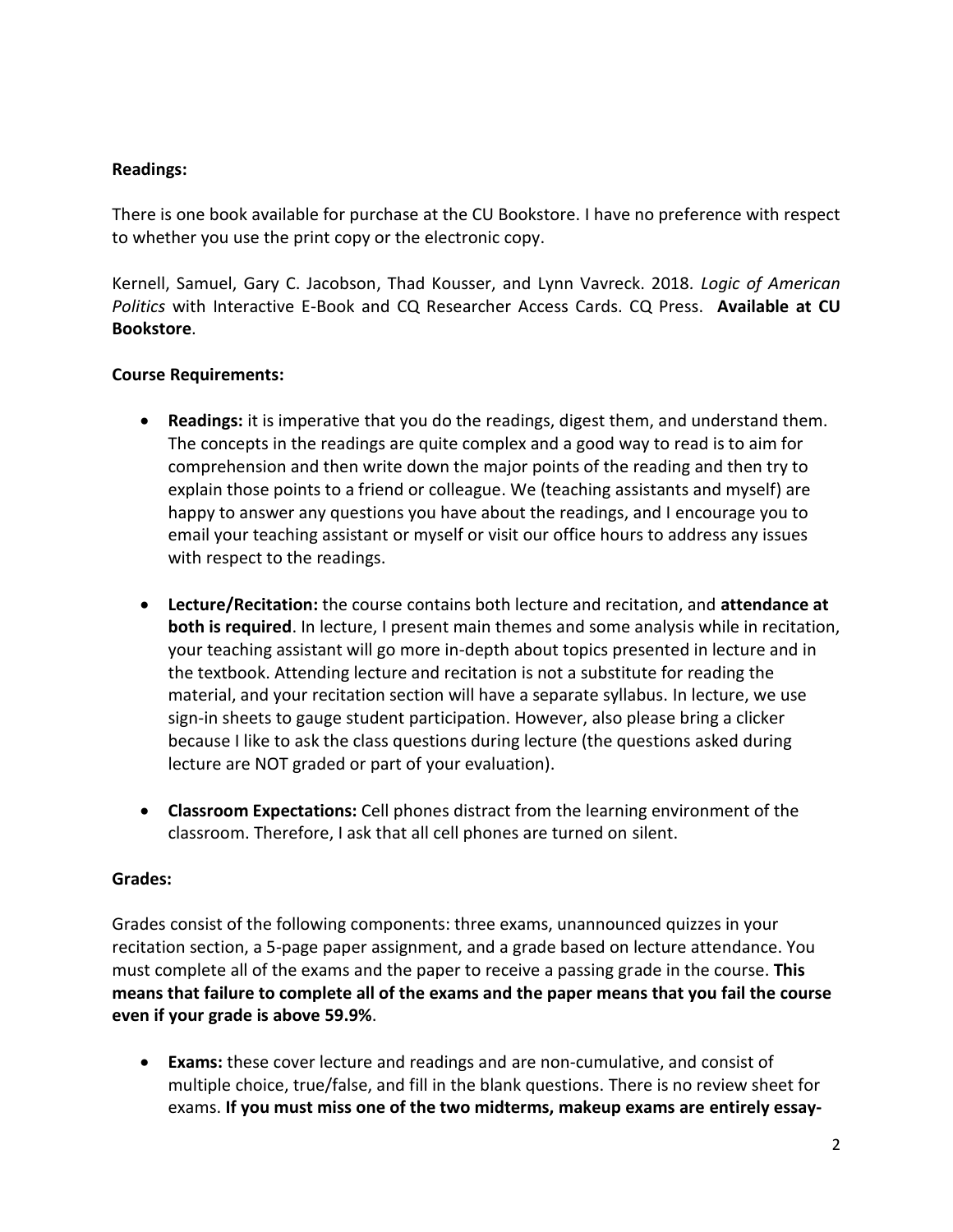**based and will only be offered in the last 50 minutes of your scheduled time for the final exam. Additionally, the time of the final exam is dictated by the university and CANNOT be changed. ALL excuses (such as scheduling a flight before the final) for missing the final barring personal sickness, family emergency, or a religious holiday will not be accepted.**

- **Recitation:** Your recitation grade consists of your participation in recitation as well as your performance on quizzes/assignments given in recitation. Quizzes/assignments are given in your recitation to gauge your knowledge of that week's readings.
- **Research Paper:** Students must write a 5-page research paper. More details on the paper will be given in a few weeks, and the paper is due April 16, 2019.
- **Lecture Attendance:** I pass around sign-in sheets every class to gauge attendance. **You have 6 free absences after which each unexcused absence reduces your lecture attendance grade by 1 percent out of 10 possible percentage points.** Thus, if you have 8 unexcused absences, you would receive an 8 out of 10 for the "lecture attendance" portion of your grade. **Excused absences are ONLY given for personal sickness, family emergency, religious holidays, or university-affiliated events (e.g. travel due to representing CU on a sports team).** Use one of your 6 "free" absences for all other reasons. **We start taking attendance on January 22 and do not count exam days OR break, resulting in 26 attendance days. Plan accordingly.**
- **Grade Distribution:**

| 15% |
|-----|
|     |

- o **Second Midterm: 15%**
- o **Final: 20%**
- o **Recitation: 20%**
- o **Lecture Attendance: 10%**
- o **Research Paper: 20%**
- **Grading Scale:** The grading scale is as follows. We **do NOT round up** with respect to grades.
	- $O$  93-100: A
	- $O$  90-92: A -
	- o 88-89: B +
	- o 83-87: B
	- o 80-82: B-
	- o 78-79: C+
	- o 73-77: C
	- o 70-72: C-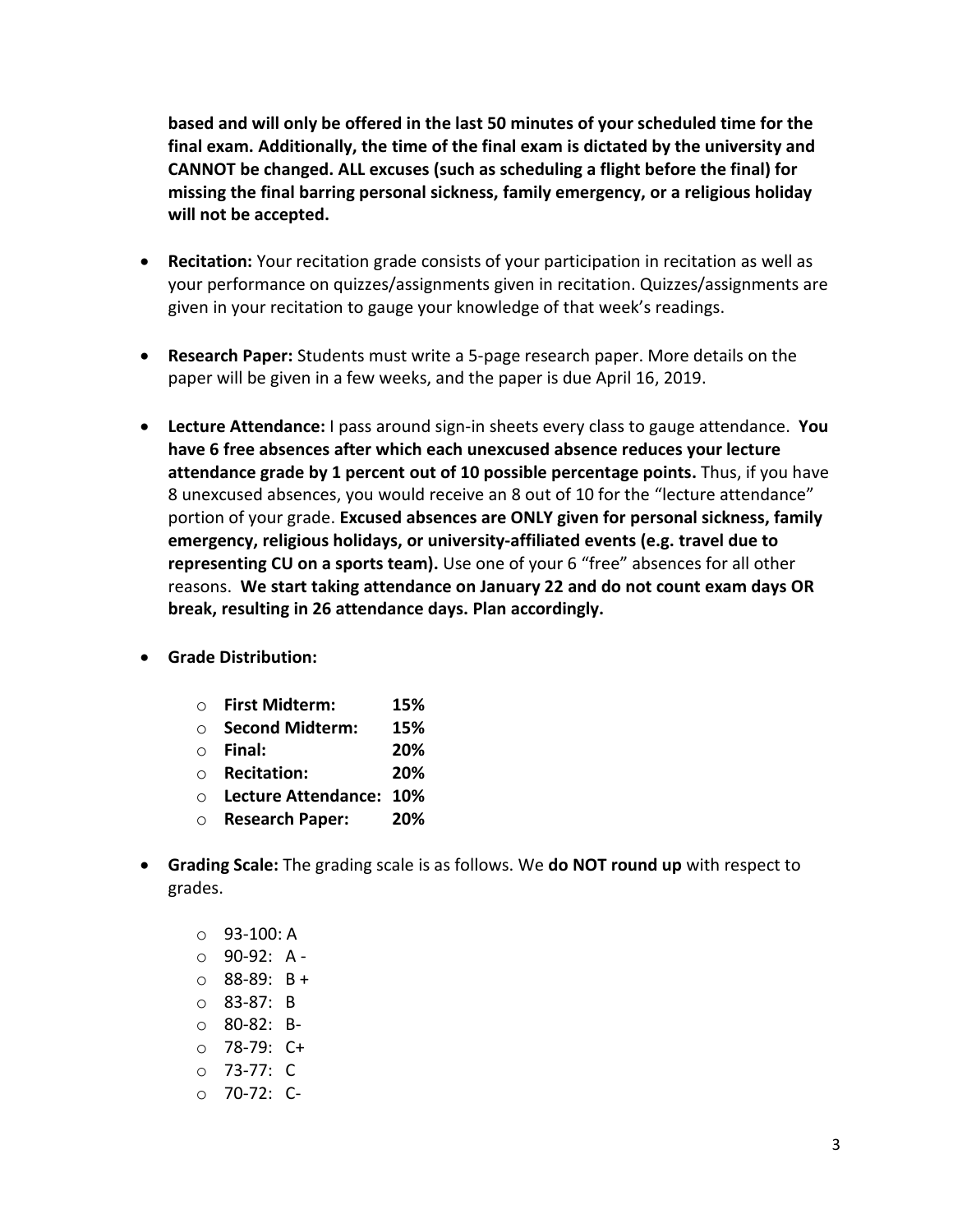- o 60-69: D
- o Less than 60: F

# **University Policies:**

- Students are urged to consult University policy regarding plagiarism. Any and all instances of plagiarism will be dealt with seriously. Information on the Honor Code can be found at [http://www.colorado.edu/policies/honor.html.](http://www.colorado.edu/policies/honor.html)
- Students are also urged to contact me and their T.A. with respect to disability accommodation. Information can be found at [http://www.colorado.edu/disabilityservices.](http://www.colorado.edu/disabilityservices)
- Additionally, student illness, family medical emergency, death in the family, and religious holiday observance count as excused absences from lecture and recitation. Absences will be excused in these cases with proof of the reason. Please communicate with your T.A. or myself if one of these issues arises.
- Finally, we follow the University's Discrimination and Harassment Policy, which can be found at [http://www.colorado.edu/odh.](http://www.colorado.edu/odh)

## **Course Outline:**

The course is organized into weeks. All readings should be finished **before** the class on which they are discussed.

- **1/15: Course Introduction**
	- No Reading.
- **1/17: Institutional Design**
	- Chapter 1.

### **1/22 & 1/24: The Constitution**

- Chapter 2 (through the Fight for Ratification).
- Finish Chapter 2.

### **1/29 & 1/31: Federalism**

- Chapter 3 (through the Paths to Nationalization).
- Finish Chapter 3.

### **2/5 & 2/7: Civil Rights**

- Chapter 4 (through the Politics of Black Civil Rights).
- Finish Chapter 4.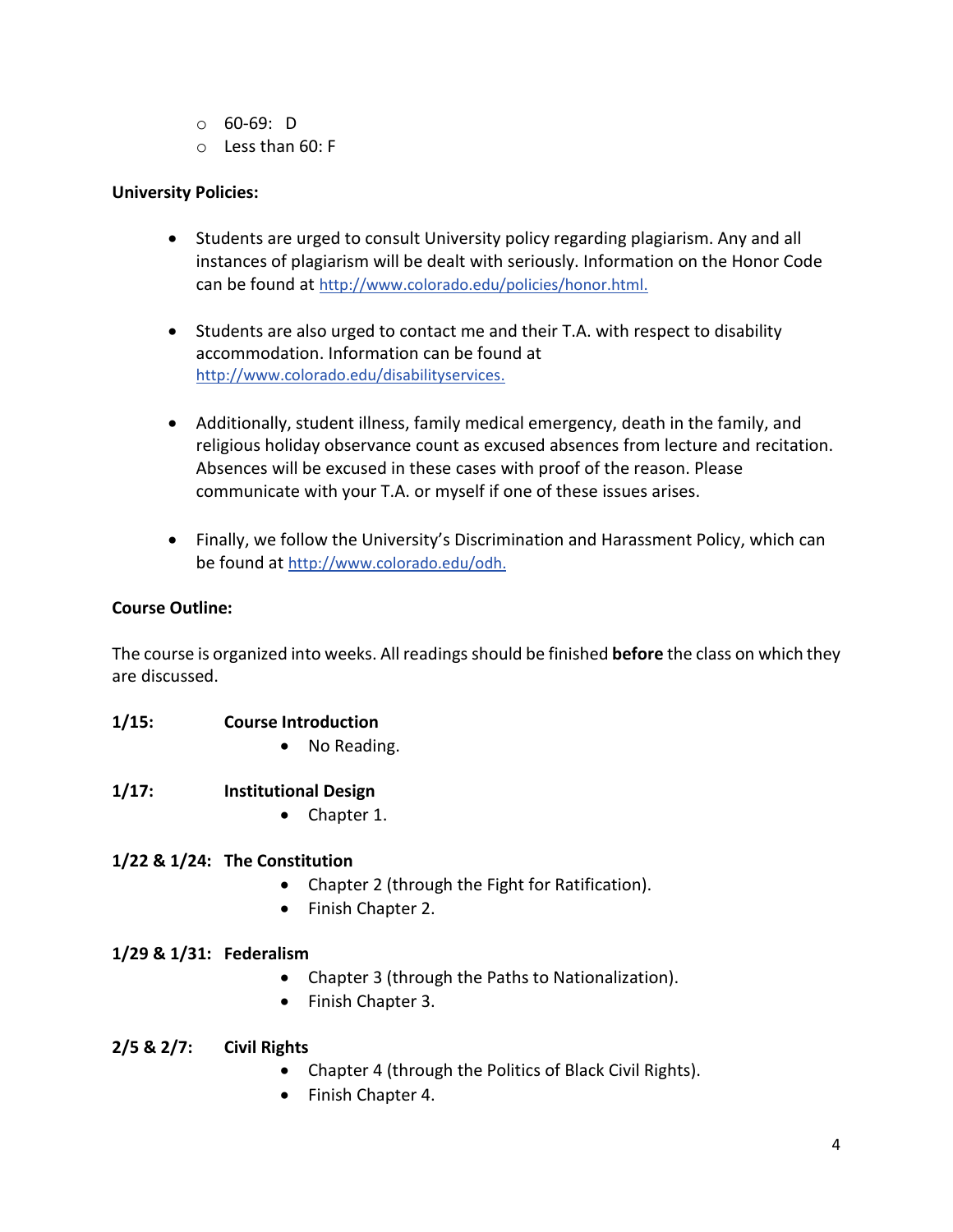# **2/12 & 2/14: Civil Liberties**

- Chapter 5 (through the Freedom of the Press).
- Finish Chapter 5.

## **2/19: FIRST MIDTERM EXAMINATION**

### **2/21 & 2/26: Congress**

- Chapter 6 (through the Basic Problems of Legislative Organization).
- Finish Chapter 6.

### **2/28 & 3/5: The Presidency**

- Chapter 7 (through the Historical Presidency).
- Finish Chapter 7.

### **3/7 & 3/12: The Bureaucracy**

- Chapter 8 (through Bureaucracy in Action).
- Finish Chapter 8.

#### **3/14 & 3/19: The Federal Judiciary**

- Chapter 9 (through the Structure of the Federal Judiciary).
- Finish Chapter 9.

### **3/21: SECOND MIDTERM EXAMINATION**

- **3/26 & 3/28: NO CLASS due to SPRING BREAK**
- **4/2 & 4/4: Public Opinion**
	- Chapter 10 (through Is Public Opinion Meaningful?)
	- Finish Chapter 10.

### **4/9 & 4/11: Voting, Campaigns, and Elections**

- Chapter 11 (through Who Uses the Right to Vote?)
- Finish Chapter 11.

### **4/16: Political Parties**

- Chapter 12 (all).
- **RESEARCH PAPER DUE AT BEGINNING OF CLASS.**

#### **4/18 & 4/23: Interest Groups**

- Chapter 13 (through Contemporary Interest Groups).
- Finish Chapter 13.